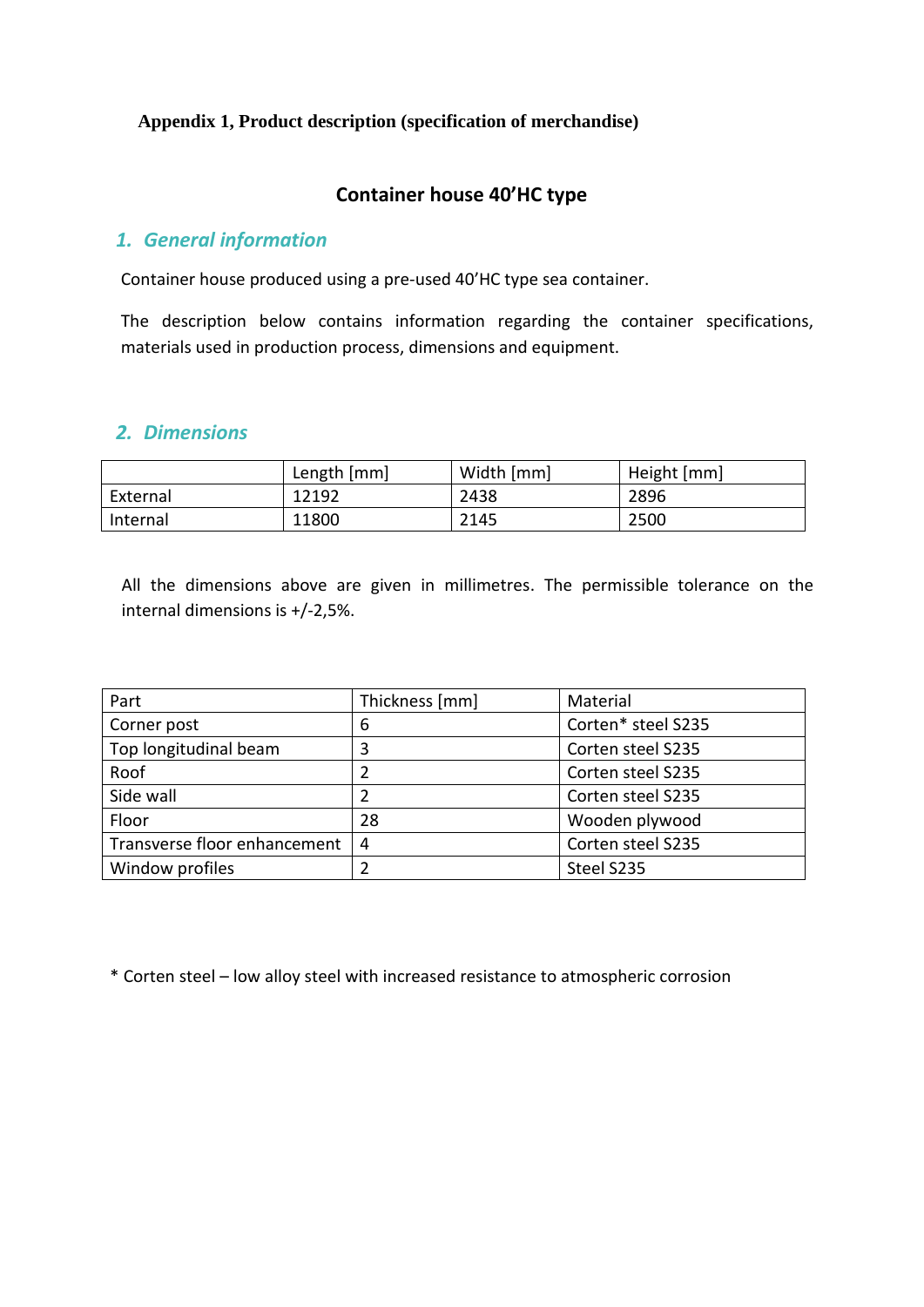# **3.** *Container insulation*

| Insulated part                  | Material                                         | Insulation<br>thickness | Thermal<br>conductivity<br>(W/mK) | Reaction to<br>fire class * |
|---------------------------------|--------------------------------------------------|-------------------------|-----------------------------------|-----------------------------|
| Roof                            | <b>ROCKWOOL</b><br>mineral wool                  | $100$ [mm]              | 0,036                             | A1                          |
| Wall                            | <b>ROCKWOOL</b><br>mineral wool<br><b>ISOVER</b> | $50$ [mm]<br>$50$ [mm]  | 0,036<br>0,038                    | A1<br>A1                    |
|                                 | Mineral wool                                     |                         |                                   |                             |
| Floor (living<br>room+ bedroom) | Floor polystyrene                                | 30 [mm]                 | 0,038                             | E                           |
| Floor<br>(bathroom)             | Polystyrene                                      | 30 [mm]                 | 0,033                             | F                           |

\*Reaction to fire class given according to EN 14315-1:2013 standard

# **4.** *Internal finishing*

4.1 *Walls:*

- Sub-construction Chipboard sheet 12,5 [mm]
- Waterproof gypsum plasterboard 12,5 [mm]
- Spackled, primed, painted grey

### or/ and

- Wooden sub-construction
- Spruce panel

### 4.2 *Ceiling:*

- Sub-construction Chipboard sheet 12,5 [mm]
- Waterproof gypsum plasterboard 12,5 [mm]
- Spackled, primed, painted white

### 4.3 *Floor:*

- Floor polystyrene 30 [mm]
- Chipboard sheet 12,5 [mm]
- Glue less flooring underlay 4[mm]
- Oak effect laminate flooring. AC rating: AC5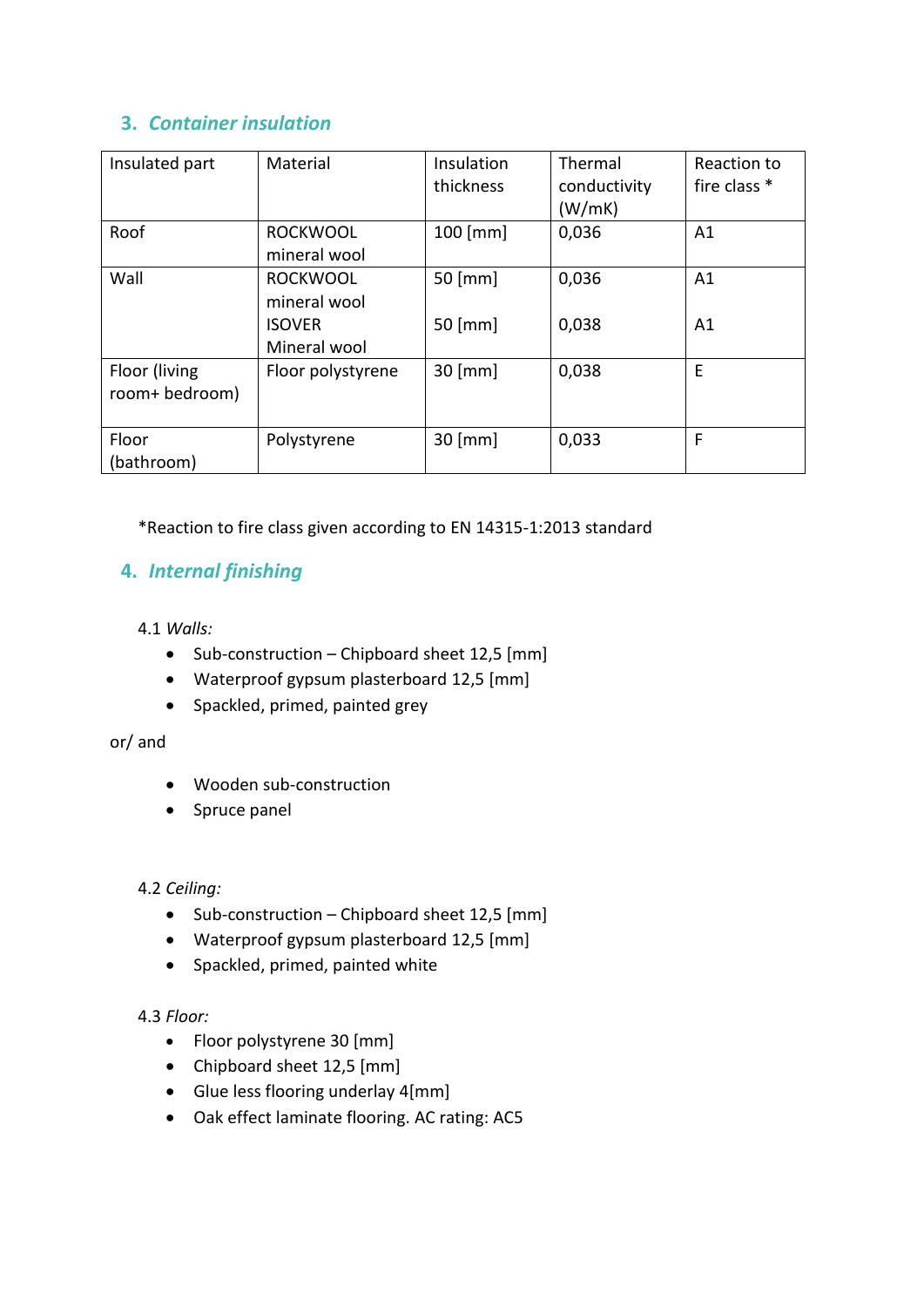# **5.** *Windows and doors*

| <b>TYPE</b>          | Colour     | Glazing              | Uw-value | <b>Function</b> |
|----------------------|------------|----------------------|----------|-----------------|
| <b>FIXED WINDOW</b>  | Anthracite | TMP4/ 16(Ar) steel / | 1,49     | Permanent       |
| 500x2450 [mm]        |            | float 4              | W/m2K    |                 |
| <b>EXTERNAL DOOR</b> | Anthracite | TMP4/ 16(Ar) steel / | 1,37     | French door     |
| 1800x2165 [mm]       |            | float 4              | W/m2K    |                 |
| <b>WINDOW</b>        | Anthracite | TMP4/ 16(Ar) steel / | 1,36     | Hopper type     |
| 2100x500 [mm]        |            | float 4              | W/m2K    |                 |
| <b>WINDOW</b>        | Anthracite | TMP4/ 16(Ar) steel / | 1,41     | Hopper type     |
| 1000x360[mm]         |            | float 4              | W/m2K    |                 |
| <b>WINDOW</b>        | Anthracite | TMP4/ 16(Ar) steel / | 1,25     | Permanent       |
| 2200x2520 [mm]       |            | float 4              | W/m2K    |                 |

# **6.** *Electrical installation*

- Finishing: concealed wiring
- Connectors: outer permanent socket 32A 400V 3P+N+Z 6h IP44
- Distribution box: internal three-phase grid
- Residual current protection device DC 40A, AC 0,03A, surge current 250A
- Internal sockets:
	- o Bathroom and kitchen: 230V 16A IP44, inner: graphite, outer: white
	- o Living room: 230V 16A, inner: graphite, outer: white
- Lighting:
	- o Living room: white ceiling lamp fixture, A++, IP20
	- o Bathroom: chrome ceiling lamp fixtures, A++, IP65
- Heating:
	- o Living room: electric forced convection, power: 2kW with thermostatic control
	- o Bedroom: electric forced convection, power: 1kW with thermostatic control
	- o Bathroom: electric forced convection, power: 500 kW with thermostatic control

### **7.** *Plumbing installation*

- Water plumbing installation made of PVC welded pipes, buffed. ¾" ball valves. Plumbing connection ¾" with maximum pressure of 4bars.
- Gravitational sewage 100mm
- Connections accessible via revision on lower beam as shown in the picture.